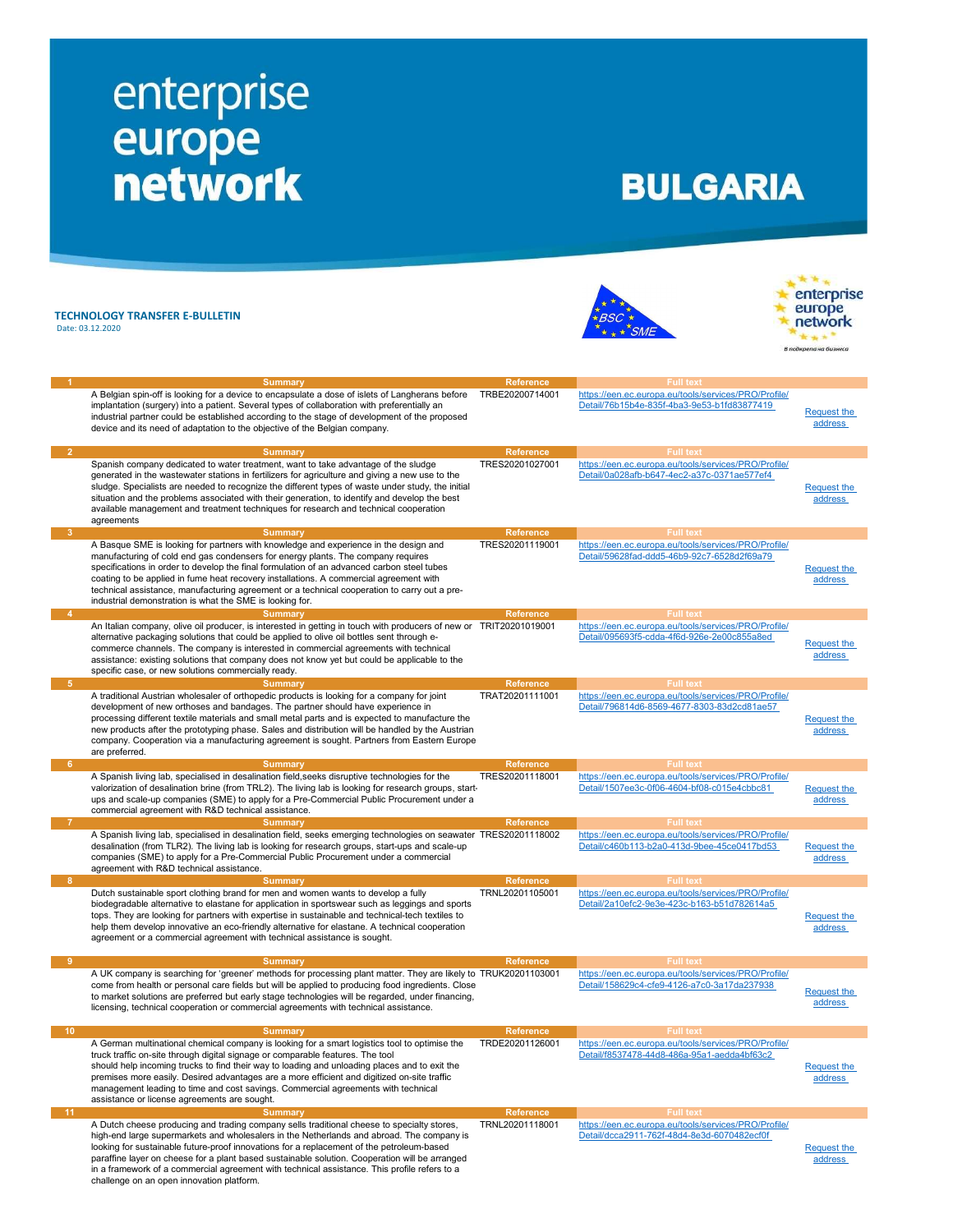| 12 <sub>2</sub>       | Summary<br>A Dutch company offers a new way of looking at Alzheimer's development by applying (epi-<br>)genetics-based knowledge to factors that epidemiologically and/or experimentally have been<br>linked to Alzheimer's development. For project second phase, the company is looking for a<br>partner experienced in biosensor/like technology to develop a simple inexpensive device for<br>screening, diagnosis and efficacy follow-up during drug development, within the frame of a joint<br>venture or a license agreement.                         | <b>Reference</b><br>TRNL20201015002                     | <b>Full text</b><br>https://een.ec.europa.eu/tools/services/PRO/Profile/<br>Detail/8ed6b4c6-2d99-4329-9544-c015b77ddf12                     | <b>Request the</b><br>address        |
|-----------------------|---------------------------------------------------------------------------------------------------------------------------------------------------------------------------------------------------------------------------------------------------------------------------------------------------------------------------------------------------------------------------------------------------------------------------------------------------------------------------------------------------------------------------------------------------------------|---------------------------------------------------------|---------------------------------------------------------------------------------------------------------------------------------------------|--------------------------------------|
| 13 <sup>2</sup><br>14 | <b>Summary</b><br>A Dutch independent international engineering and project management consultancy is looking<br>for fresh ideas, technologies and applications to cope with the salty stream that remains after<br>water reclamation. The aim is to increase the value of the respective salts, reclaim and apply<br>them. Cooperation is envisaged within the frame of a license agreement or a technical<br>cooperation agreement. This request refers to an innovation challenge published on an open<br>innovation platform.<br><b>Summary</b>           | <b>Reference</b><br>TRNL20201120001<br><b>Reference</b> | <b>Full text</b><br>https://een.ec.europa.eu/tools/services/PRO/Profile/<br>Detail/c0083334-3602-42d7-a2a1-6c79ed269552<br><b>Full text</b> | <b>Request the</b><br>address        |
|                       |                                                                                                                                                                                                                                                                                                                                                                                                                                                                                                                                                               |                                                         |                                                                                                                                             |                                      |
| 15 <sub>1</sub>       | A Dutch manufacturing company specializing in products for the built environment is looking for TRNL20201119001<br>improved technical solutions to heat tap water in low temperature networks. Solutions that need<br>less space and no high voltage and can be used in renovation or transformation projects. The<br>company is looking for cooperation under a technical cooperation agreement, a commercial<br>agreement with technical assistance or a license agreement. This profile refers to an online<br>open innovation platform.<br><b>Summary</b> | <b>Reference</b>                                        | https://een.ec.europa.eu/tools/services/PRO/Profile/<br>Detail/4ae862d4-320e-4e18-8b51-d31fc4e7f845<br><b>Full text</b>                     | <b>Request the</b><br>address        |
| 16                    | A Korean R&D institute specialised in cost-effective, high-speed Terahertz imaging technology<br>using a single polygon mirror wishes to expand its overseas market through license agreement,<br>technical cooperation and commercial agreement with technical assistance. The technology<br>enables user to determine whether cancer is included in lesion tissue extracted in real time<br>within a few seconds during the operation and any organisations in need of such a technology<br>can be potential partners.<br><b>Summary</b>                    | TOKR20201108001<br><b>Reference</b>                     | https://een.ec.europa.eu/tools/services/PRO/Profile/<br>Detail/96da0bbd-9b86-49cf-99d7-8fdc93cd7f99<br><b>Full text</b>                     | <b>Request the</b><br>address        |
|                       | A Romanian R&D institution developed a technology that achieves higher quality fruit                                                                                                                                                                                                                                                                                                                                                                                                                                                                          |                                                         |                                                                                                                                             |                                      |
| 17                    | production for apple and cherry species. Fruit growers, especially apple and cherry growers,<br>are sought for technical cooperation and commercial agreements with technical assistance.<br><b>Summary</b>                                                                                                                                                                                                                                                                                                                                                   | TORO20200820001<br><b>Reference</b>                     | https://een.ec.europa.eu/tools/services/PRO/Profile/<br>Detail/b6fd7c5a-6e25-4db3-8f60-4e89c85a9fab<br><b>Full text</b>                     | <b>Request the</b><br>address        |
|                       |                                                                                                                                                                                                                                                                                                                                                                                                                                                                                                                                                               | TORO20200828001                                         | https://een.ec.europa.eu/tools/services/PRO/Profile/                                                                                        |                                      |
| 18                    | A Romanian R&D institution developed a technology that reduces the time for fruit production<br>for cherry species. Fruit growers, especially cherry growers, are sought for technical<br>cooperation and commercial agreements with technical assistance.<br>Summary                                                                                                                                                                                                                                                                                         | <b>Reference</b>                                        | Detail/ca20247a-a83c-4a9f-8d22-a7ff700b51b5<br><b>Full text</b>                                                                             | <b>Request the</b><br>address        |
|                       | A German SME specialised in membrane technologies and electrochemistry offers the<br>development and manufacturing of test equipment (e.g. test cells, prototypes of<br>electromembrane reactors, test benches) for academic or industrial partners that are involved<br>in the development of new materials or in experimental investigations of electrolysers,<br>separation apparatuses and electrochemical energy conversion devices. The SME seeks<br>research cooperation agreements or Technical cooperation agreements.                               | TODE20201117001                                         | https://een.ec.europa.eu/tools/services/PRO/Profile/<br>Detail/5fdafc58-89d2-4fc9-bc29-ffb063846901                                         | <b>Request the</b><br>address        |
| 19                    | <b>Summary</b><br>A Kosovar SME has developed an innovative device which purifies air in indoor environments.<br>Partners sought are companies who would be interested in this device for commercial<br>agreements with technical assistance. The company is also interested in research cooperation<br>agreement with entities interested in the further development of this device to be tested and                                                                                                                                                         | <b>Reference</b><br>TOXK20201118001                     | <b>Full text</b><br>https://een.ec.europa.eu/tools/services/PRO/Profile/<br>Detail/2472be46-dddc-4ea1-9e44-4f1cbb506d95                     | <b>Request the</b><br>address        |
|                       | analyzed under specific research calls.                                                                                                                                                                                                                                                                                                                                                                                                                                                                                                                       |                                                         |                                                                                                                                             |                                      |
| 20 <sub>2</sub>       | <b>Summary</b><br>An IT SME company in Greece, specialized over the last 30 years in the use of technology in<br>education, has developed an online digital tool to validate language assessment of young<br>children. The tool offers early detection of speech problems. Based on important scientific work<br>and awarded, the tool targets certified professionals who are to administer the speech test to                                                                                                                                               | Reference<br>TOGR20201118001                            | <b>Full text</b><br>https://een.ec.europa.eu/tools/services/PRO/Profile/<br>Detail/ce813f84-d5bc-4f19-af75-11d05be3ee92                     | Request the<br>address               |
|                       | children aged 4-7 years old. The company is looking for commercial agency agreement with<br>technical assistance.                                                                                                                                                                                                                                                                                                                                                                                                                                             |                                                         |                                                                                                                                             |                                      |
|                       |                                                                                                                                                                                                                                                                                                                                                                                                                                                                                                                                                               |                                                         |                                                                                                                                             |                                      |
| 21                    | <b>Summary</b><br>A German national research institute active in metrology has developed a compact acousto-<br>optic modulator for applications as high precision measurements in laser spectroscopy. The<br>advantageous double-pass arrangement is in multiple use in laser technology. At high beam<br>intensities the destruction threshold of optical components is a critical factor. By applying the<br>new modulation principle, it is shifted into a non-critical range. The research institute is<br>searching for licensees.                       | <b>Reference</b><br>TODE20201016008                     | <b>Full text</b><br>https://een.ec.europa.eu/tools/services/PRO/Profile/<br>Detail/8d52fa89-b0d1-4555-8c70-d51fdf62443d                     | <u>Request the</u><br>address        |
| 22                    | <b>Summary</b>                                                                                                                                                                                                                                                                                                                                                                                                                                                                                                                                                | Reference                                               | <b>Full text</b>                                                                                                                            |                                      |
|                       | A German research institute has developed a system which enables efficient, low cost<br>measurements of the roll angle of high-precision linear adjusters in optical metrology or in<br>industrial manufacturing. The system requires only two optical fibers and an image sensor<br>without any additional optic. The research institutes is looking for licensees.                                                                                                                                                                                          | TODE20201016007                                         | https://een.ec.europa.eu/tools/services/PRO/Profile/<br>Detail/dfe371fd-6337-44fc-80b8-c26b0ac17269                                         | <b>Request the</b><br>address        |
| 23                    | Summary<br>A German research institute has developed a new technology for the production of test<br>specimen with extremely sharp edges and vertical walls by using an anisotropic etching<br>process in <110> silicon. A <111> wafer is applied as a second silicon layer as an etch stop<br>layer, thus creating a silicon-on-silicon composite (110 and 11 are crystal orientations of<br>silicon). Application areas are the production of specimen for atomic force microscopy. The<br>research institute is looking for licensees.                      | <b>Reference</b><br>TODE20201016006                     | <b>Full text</b><br>https://een.ec.europa.eu/tools/services/PRO/Profile/<br>Detail/d2e8a280-03cb-4c8b-bbfa-35907eb3721a                     | <b>Request the</b><br><b>address</b> |
| 24                    | <b>Summary</b>                                                                                                                                                                                                                                                                                                                                                                                                                                                                                                                                                | Reference                                               | <b>Full text</b>                                                                                                                            |                                      |
|                       | A Swiss university offers an add-on to microfluidic chips that simplifies the enrichment and<br>purification of biomolecules. State of the art microfluidic chips offer high-throughput testing of<br>ultra-low volume samples. The enrichment and purification steps, however, are still a bottleneck<br>for the processing speed. The presented in-droplet electrophoresis offers a fast on-chip<br>solution. Industry partners for licensing agreements are sought.                                                                                        | TOCH20201112001                                         | https://een.ec.europa.eu/tools/services/PRO/Profile/<br>Detail/390751ad-e049-4c52-89aa-c889dd5ce10d                                         | <b>Request the</b><br>address        |
| 25                    | <b>Summary</b><br>A Spanish research institution has developed a new method for high resolution structural<br>and/or compositional modification in a molecular organic semiconductor film. This method has<br>applications in the production of electronic, optoelectronic and photonic devices among others.<br>One step patterning allowing molecular orientation for the first time. Industrial partners are<br>being sought to collaborate through patent license and research cooperation                                                                | Reference<br>TOES20201106001                            | <b>Full text</b><br>https://een.ec.europa.eu/tools/services/PRO/Profile/<br>Detail/2cf5e8ac-812a-4ad5-adf3-ab4fc9155df7                     | <b>Request the</b><br>address        |
| 26                    | <b>Summary</b><br>A German company digitizes the toy industry by offering an intelligent augmented reality (AR)<br>gaming module, which can be used to add valuable digital content to real, analogue toys. Thus<br>the value of those toys will increase and let the children experience a new form of playing (with<br>the toy in a digital world). The company is looking for manufacturers of remote-controlled (RC)<br>devices from the toy industry to implement their AR gaming module in the framework of a<br>license agreement                      | <b>Reference</b><br>TODE20200922001                     | <b>Full text</b><br>https://een.ec.europa.eu/tools/services/PRO/Profile/<br>Detail/ebb67a46-d7cd-42dd-918d-26709680dcf9                     | <b>Request the</b><br>address        |
| 27                    | <b>Summary</b>                                                                                                                                                                                                                                                                                                                                                                                                                                                                                                                                                | <b>Reference</b>                                        | <b>Full text</b>                                                                                                                            |                                      |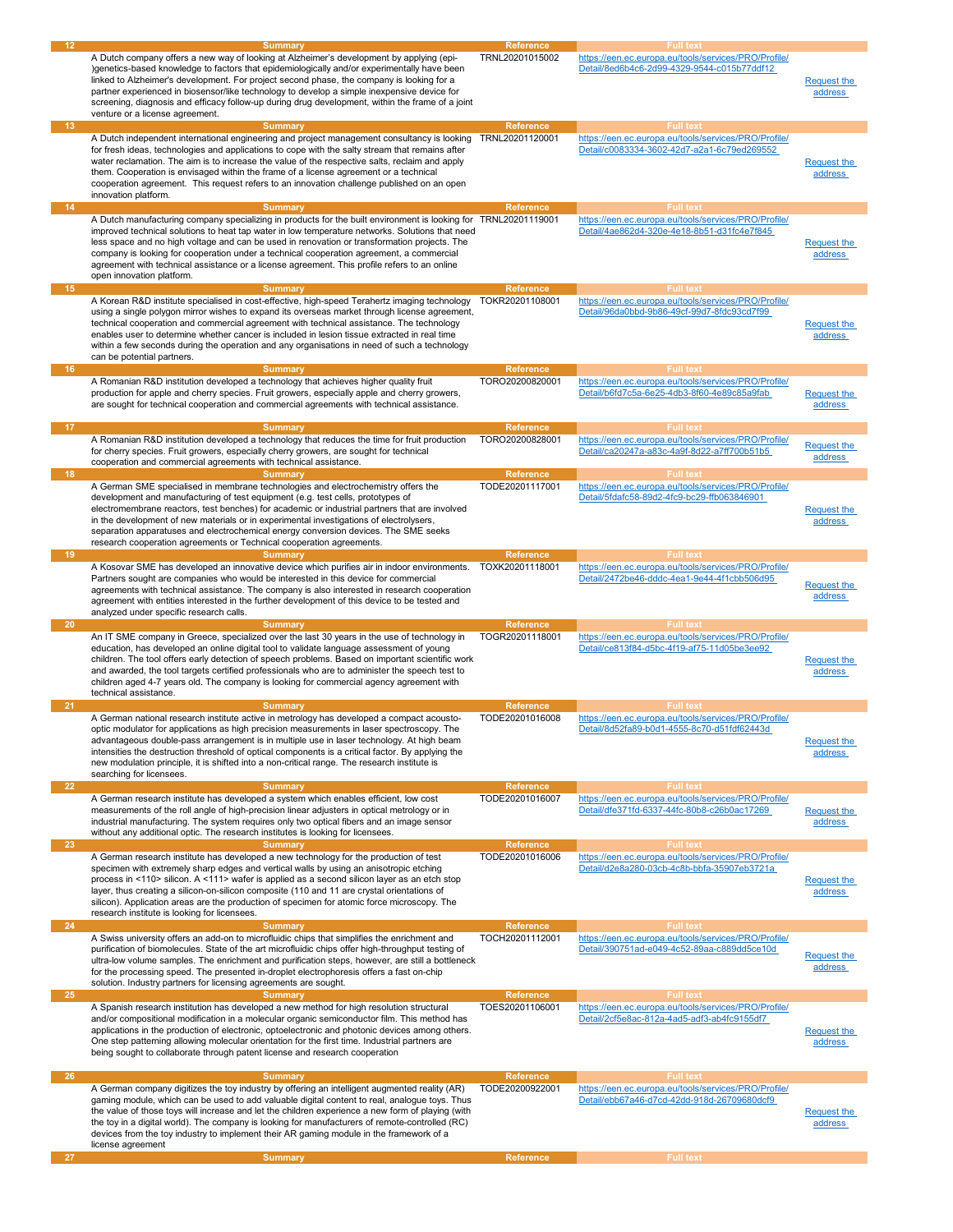|                 | A German inventor has designed a highly effective solar collector. The advantage over existing TODE20201111001<br>flat-plate collectors is that even at high temperatures the heat generated at the absorber by<br>incident solar radiation does not escape into the environment through the covering panel.<br>Nearly all incident solar energy is collected. Heat from the surroundings can be taken in. The<br>heat can be used for thermal engines, heat pumps or for getting process heat. The inventor<br>looks for a license agreement.      |                              | https://een.ec.europa.eu/tools/services/PRO/Profile/<br>Detail/63e6d027-3582-49a9-bd88-15af9e7d9b58                     | <b>Request the</b><br>address        |
|-----------------|-----------------------------------------------------------------------------------------------------------------------------------------------------------------------------------------------------------------------------------------------------------------------------------------------------------------------------------------------------------------------------------------------------------------------------------------------------------------------------------------------------------------------------------------------------|------------------------------|-------------------------------------------------------------------------------------------------------------------------|--------------------------------------|
| 28              | <b>Summary</b>                                                                                                                                                                                                                                                                                                                                                                                                                                                                                                                                      | Reference                    | <b>Full text</b>                                                                                                        |                                      |
|                 | The Slovak family company with more than 25 years of experience in recycling business is<br>producing buildings materials made from waste (boards, panels). Specifically, the company is<br>using waste (e.g. cardboard packaging) as an input material for a new construction material<br>which is its final product. The company is seeking partners for licence agreements or<br>commercial agreements with technical assistance, especially to offer its technology in the EU<br>and non-EU countries.                                          | TOSK20201023001              | https://een.ec.europa.eu/tools/services/PRO/Profile/<br>Detail/8204819c-b89b-4a7b-88c0-ef1573327ad6                     | <b>Request the</b><br>address        |
| 29              | <b>Summary</b><br>Italian SME active in design and manufacturing flexible assembly solutions applicable in<br>different sectors, has developed a standard assembly platform for the medical device industry.<br>In this way production lines become automatic allowing greater production volumes in less time<br>and with increased precision and traceability, especially for very small components. The<br>assembly lines have also been tested in Covid applications. The company looks for commercial<br>agreements with technical assistance. | Reference<br>TOIT20201118001 | <b>Full text</b><br>https://een.ec.europa.eu/tools/services/PRO/Profile/<br>Detail/b67e39c6-1bb8-41ad-9c3f-7154aa6ca2f4 | Request the<br>address               |
| 30              | Summary                                                                                                                                                                                                                                                                                                                                                                                                                                                                                                                                             | <b>Reference</b>             | <b>Full text</b>                                                                                                        |                                      |
|                 | Researchers from a Spanish public research organization have developed a versatile<br>photoreactor for air treatment or water. The reactor allows to work continuously 24 hours a day<br>using as much solar radiation as artificial and supported or suspended photocatalysts and<br>adapts to photocatalysts of multiple geometries and dimensions, as well as facilitating the<br>irradiation of opaque materials. They seek for license or commercial agreement.                                                                                | TOES20200717005              | https://een.ec.europa.eu/tools/services/PRO/Profile/<br>Detail/32dbe9c0-3a29-480d-abe2-b2b7adf7db64                     | <b>Request the</b><br><b>address</b> |
| 31              | <b>Summary</b>                                                                                                                                                                                                                                                                                                                                                                                                                                                                                                                                      | <b>Reference</b>             | <b>Full text</b>                                                                                                        |                                      |
|                 | Based in France, US & Denmark, the French SME is the one-stop partner for pharma, biotechs TOFR20201117001<br>& medtechs developing novel therapies for people with hearing disorders. The company's<br>mission is to give hope to the 466M people worldwide waiting for effective solutions. The<br>company offers pharmacokinetics, efficacy, ototoxicity studies, & consulting, to assess drugs,<br>devices, cell & gene therapies on hearing loss, tinnitus, & otitis under commercial or research<br>agreements.                               |                              | https://een.ec.europa.eu/tools/services/PRO/Profile/<br>Detail/db19ed20-47cc-4e55-8316-1456a9efdf96                     | <b>Request the</b><br>address        |
| 32 <sub>2</sub> | <b>Summary</b>                                                                                                                                                                                                                                                                                                                                                                                                                                                                                                                                      | <b>Reference</b>             | <b>Full text</b>                                                                                                        |                                      |
|                 | A UK company working in the life sciences offers solutions for companies/researchers working<br>with clinical diagnostic software who wish to more swiftly and effectively exploit their current<br>data - particularly where regulatory compliance is needed. They are seeking partners wishing to<br>accelerate and improve their existing IT applications via commercial agreement with technical<br>assistance. They will also consider joint venture, license or research co-operation agreements.                                             | TOUK20201113001              | https://een.ec.europa.eu/tools/services/PRO/Profile/<br>Detail/14b0de19-9e2a-4a67-9f00-6d6de310f42a                     | <b>Request the</b><br>address        |
| 33              | <b>Summary</b>                                                                                                                                                                                                                                                                                                                                                                                                                                                                                                                                      | <b>Reference</b>             | <b>Full text</b>                                                                                                        |                                      |
|                 | Active soft leadless solder based on Sn-Sb with Ti or La addition allows direct soldering of non- TOSK20201009001<br>metallic materials without previous coating. It was developed by the team of university in<br>Bratislava who is looking for licensing the technology.                                                                                                                                                                                                                                                                          |                              | https://een.ec.europa.eu/tools/services/PRO/Profile/<br>Detail/d051b658-57b1-4c96-962b-9473a5766dc9                     | <b>Request the</b><br>address        |
| 34              | <b>Summary</b>                                                                                                                                                                                                                                                                                                                                                                                                                                                                                                                                      | <b>Reference</b>             | <b>Full text</b>                                                                                                        |                                      |
|                 | Spanish SME focused on applying mycological resources to agro-food and environmental<br>sectors looks for consortia to participate within Green Deal (LC-GD-6, 7, 8) or other relevant<br>European programmes. Its expertise allows them to identify, cultivate and produce fungi<br>species to develop bio-based solutions, carbon footprint calculation and soil biodiversity<br>monitoring. The company has a wide experience in European projects. Research cooperation<br>agreements are sought.                                               | TOES20201029001              | https://een.ec.europa.eu/tools/services/PRO/Profile/<br>Detail/7b3d8e74-4212-4de0-9306-048ee8bd60db                     | <b>Request the</b><br>address        |
| 35              | <b>Summary</b>                                                                                                                                                                                                                                                                                                                                                                                                                                                                                                                                      | <b>Reference</b>             | <b>Full text</b>                                                                                                        |                                      |
|                 | A Romanian research institute has developed a process for seeding to grass on ash deposits<br>and slag from coal burning in power plants, through fertilisation of the inert layers with organo-<br>zeolitic fertiliser. The Romanian research institute is looking for companies interested in<br>purchase this technology for commercial exploitation, interested for technical cooperation<br>agreement and for commercial agreement with technical assistance.                                                                                  | TORO20201124001              | https://een.ec.europa.eu/tools/services/PRO/Profile/<br>Detail/34e0815a-bcd8-4b3b-aa1c-bc2fb3fa9665                     | Request the<br>address               |
| 36              | Summary                                                                                                                                                                                                                                                                                                                                                                                                                                                                                                                                             | <b>Reference</b>             | <b>Full text</b>                                                                                                        |                                      |
|                 | A Romanian research institute has developed a pilot installation for producing functionalised<br>nanocomposite permselective materials. The institute is looking for a company interested in the<br>industrial scale construction of the installation and the construction of membrane-based<br>equipment for the purpose of commercialization, under a technical cooperation or commercial<br>agreement with technical assistance.                                                                                                                 | TORO20201124002              | https://een.ec.europa.eu/tools/sep/ices/PRO/Profile/<br>Detail/7a3ad025-2792-49f3-863f-88dd5f2bf28f                     | <b>Request the</b><br>address        |
| -37             | <b>Summary</b>                                                                                                                                                                                                                                                                                                                                                                                                                                                                                                                                      | <b>Reference</b>             | <b>Full text</b>                                                                                                        |                                      |
|                 | The Spanish regional authority with competences in public-law and leading the development of<br>outreach and creative strategies and action at EU level is looking for partners to participate in<br>European programmes. The areas of interest include: industry 4.0, cybersecurity, hydrogen,<br>lean manufacturing, circular economy, electro-mobility deployment, smart transport solutions,<br>resilience IoT solutions, energy efficiency and reindustrialization.                                                                            | TOES20201123002              | https://een.ec.europa.eu/tools/services/PRO/Profile/<br>Detail/57eb5a41-4def-4c35-8f49-83a0ae7c4aeb                     | Request the<br>address               |
| 38              | <b>Summary</b>                                                                                                                                                                                                                                                                                                                                                                                                                                                                                                                                      | Reference                    | <b>Full text</b>                                                                                                        |                                      |
|                 | Slovenian researchers have developed an innovative passive linear robot tracks for use in<br>industrial manufacturing processes. Solution enables the movement of the robot without the<br>need of sensors and actuators. This primarily lowers the costs of assembling and<br>manufacturing of the robot and later makes the robot purchase more accessible to companies<br>to use it for the production of smaller series of (diversified) products. Researchers are looking<br>for robot manufacturers for a license agreement.                  | TOSI20201126001              | https://een.ec.europa.eu/tools/services/PRO/Profile/<br>Detail/3838a951-114a-4e44-bcec-19448919560f                     | Request the<br>address               |
| 39              | <b>Summary</b>                                                                                                                                                                                                                                                                                                                                                                                                                                                                                                                                      | Reference                    | <b>Full text</b>                                                                                                        |                                      |
|                 | French SME, created in 1989 and specialized in water treatment, manufacturing a 100%<br>innovative anti-scale system, is looking for partners for commercial agreement with technical<br>assistance to extend its activities in the European area.                                                                                                                                                                                                                                                                                                  | TOFR20201103001              | https://een.ec.europa.eu/tools/services/PRO/Profile/<br>Detail/f7062a59-8dbe-4f7b-a5ae-a775b1104b81                     | <b>Request the</b><br>address        |
| 40              | <b>Summary</b>                                                                                                                                                                                                                                                                                                                                                                                                                                                                                                                                      | Reference                    | <b>Full text</b>                                                                                                        |                                      |
|                 | Italian SME offers digital platform designed to make coaching and mentoring, a personalized<br>digital space where coachee and coach can interact and keep up with the coaching path. The<br>SME is open to commercial agreements with technical assistance/research & technical<br>cooperation and looks for Innovative consulting and training companies, software designer and<br>developers in the field of e-learning with special expertise on data science and learning, as well<br>as universities to work on methodology.                  | TOIT20200720002              | https://een.ec.europa.eu/tools/services/PRO/Profile/<br>Detail/2bd39602-d5ee-40e1-95fe-7b7dfc25458d                     | Request the<br>address               |
| 41              | <b>Summary</b>                                                                                                                                                                                                                                                                                                                                                                                                                                                                                                                                      | <b>Reference</b>             | <b>Full text</b>                                                                                                        |                                      |
|                 | A Spanish company aims to organize people's daily routes to their duties through a digital<br>platform where drivers post free seats and passengers can book them. Technical cooperation,<br>research cooperation or commercial agreement are sought.                                                                                                                                                                                                                                                                                               | TOES20201028001              | https://een.ec.europa.eu/tools/services/PRO/Profile/<br>Detail/27e64bf7-4493-4b13-8797-ba2ed3c81d39                     | Request the<br>address               |
| 42              | <b>Summary</b>                                                                                                                                                                                                                                                                                                                                                                                                                                                                                                                                      | Reference                    | <b>Full text</b>                                                                                                        |                                      |
|                 |                                                                                                                                                                                                                                                                                                                                                                                                                                                                                                                                                     |                              |                                                                                                                         |                                      |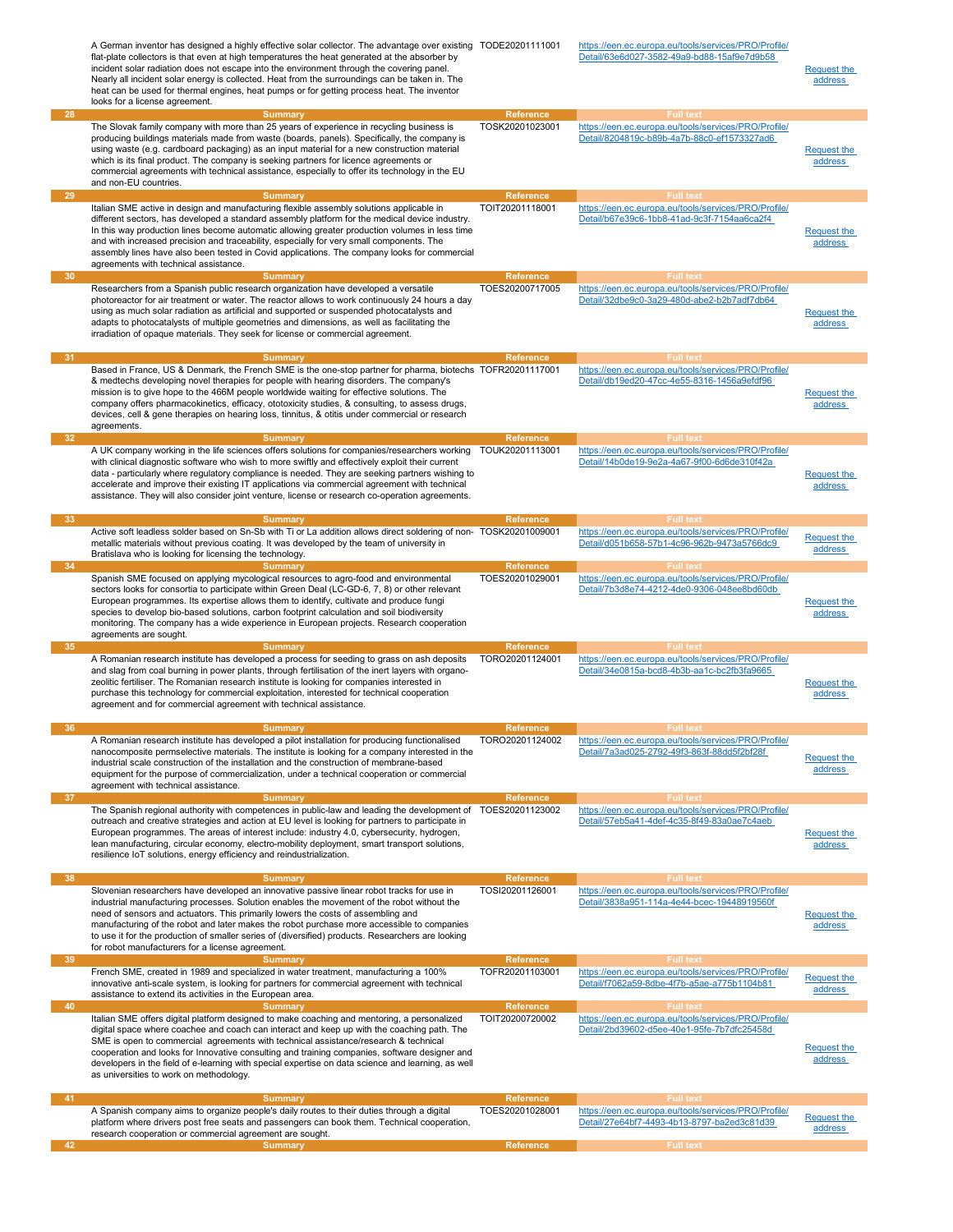|          | A UK company are the world leading experts in diffusion bonding, achieving flawless bonds<br>between similar and dissimilar materials such as Al, Cu, Ti, Co alloys, Ni superalloys, stainless<br>steels, and semiconductors. The tensile strength is equivalent to parent metals in most cases.<br>Layered objects like compact heat exchangers can be built. Metal parts manufacturers are<br>sought in high value sectors e.g. medical and aerospace sectors, for technical and research<br>cooperation.                                                      | TOUK20201109001                                         | https://een.ec.europa.eu/tools/services/PRO/Profile/<br>Detail/a865d475-3478-4b62-978b-93af0aa6d475                                         | <b>Request the</b><br>address        |
|----------|------------------------------------------------------------------------------------------------------------------------------------------------------------------------------------------------------------------------------------------------------------------------------------------------------------------------------------------------------------------------------------------------------------------------------------------------------------------------------------------------------------------------------------------------------------------|---------------------------------------------------------|---------------------------------------------------------------------------------------------------------------------------------------------|--------------------------------------|
| 43<br>44 | <b>Summary</b><br>A UK company has started semi-automated production of edible coffee cups. Other products<br>like lids and tableware will follow. This product completely solves the issue with existing<br>recyclable or compostable cups. Food and coffee manufacturers and vendors are sought to<br>make new products under technical co-operation followed by licensing and manufacturing<br>agreements. European tooling makers for baking equipment and ice cream cone manufacturers<br>are sought for the same, to ramp up capability.<br><b>Summary</b> | Reference<br>TOUK20201102001<br>Reference               | <b>Full text</b><br>https://een.ec.europa.eu/tools/services/PRO/Profile/<br>Detail/272a56bc-0d01-4b22-84e2-69caaf4f1545<br><b>Full text</b> | <b>Request the</b><br>address        |
|          | A UK company has developed an authentication method that is easy for users to memorise<br>whilst generating one-time codes and being extremely secure. It is also hardware-free and easy<br>to roll out for authentication solutions developers and users regardless of their size in sectors<br>such as e-commerce or anywhere where customers need to identify themselves. Both end-<br>users and developers/resellers are sought for license agreements.                                                                                                      | TOUK20201104001                                         | https://een.ec.europa.eu/tools/services/PRO/Profile/<br>Detail/ed23d2b1-7f85-414a-89a7-280b2473d1d4                                         | <b>Request the</b><br>address        |
| 45       | <b>Summary</b><br>A young UK company has tested many modules in an app that makes it easy to share<br>information between an elderly resident, a care home, the carers and the family. They seek<br>care homes and care networks to test the modules further under technical cooperation and<br>adopt solutions that fit their situation best.                                                                                                                                                                                                                   | <b>Reference</b><br>TOUK20201102002                     | <b>Full text</b><br>https://een.ec.europa.eu/tools/services/PRO/Profile/<br>Detail/8efd483a-3b4d-456e-8860-77e3b63465e4                     | <b>Request the</b><br>address        |
| 46       | <b>Summary</b><br>A UK university group has designed a cost-efficient solution to evaluate uncertainty that is not<br>limited in application scale or accuracy. The proposed high performance computing (HPC)<br>solution has been verified on real problems existing in drug design, survival prediction, air traffic<br>control, biometric identification and fraud detection. Partners in listed industries are sought for<br>technical or research cooperation and licensing agreements.                                                                     | Reference<br>TOUK20201123001                            | <b>Full text</b><br>https://een.ec.europa.eu/tools/services/PRO/Profile/<br>Detail/d5047f4c-0046-4407-ba97-507bbf889331                     | <b>Request the</b><br>address        |
| $-47$    | <b>Summary</b>                                                                                                                                                                                                                                                                                                                                                                                                                                                                                                                                                   | Reference                                               | <b>Full text</b>                                                                                                                            |                                      |
| 48       | A UK company has invented methods for integrating high-speed, high-fidelity computer-<br>generated holography (CGH) into consumer display applications. CGH provides an accurate<br>depth perception and high level of realism in AR displays, from smartglasses to large-scale<br>displays, in sectors from consumer electronics to automotive and retail. End-to-end SDKs and<br>hardware designs are offered to component, device and original equipment manufacturers<br>(ODM/OEM) under technical cooperation and licensing.                                | TOUK20201127001<br>Reference                            | https://een.ec.europa.eu/tools/services/PRO/Profile/<br>Detail/0acfa274-9766-4c8c-99f3-b356bb7afc55<br><b>Full text</b>                     | <b>Request the</b><br><u>address</u> |
|          | <b>Summary</b><br>The French SME based in the south of France has developed a small robot that collects<br>floating waste and oil spills. This bot is an efficient and flexible solution to fight against water<br>contamination of more or less widespread and sheltered areas: ports, marinas, lakes, canals,<br>but also leisure centers, hotel residences, and industrial facilities. The company sells worldwide<br>but is looking for further commercial agreement with technical assistance in EU countries.                                              | TOFR20201014001                                         | https://een.ec.europa.eu/tools/services/PRO/Profile/<br>Detail/df6b244e-5eb7-40b6-9fa6-4e0d94471f92                                         | <b>Request the</b><br>address        |
| 49       | <b>Summary</b><br>A Spanish research institute, located in Madrid, working on integrated water management has<br>developed a technology for reverse osmosis membrane modules recycling. End-of-Life (EoL)<br>membranes from water treatment facilities and industrial applications can be transformed into<br>nanofiltrafion or Ultrafiltration membranes to be reused as tertiary treatment. Looking for<br>commercial agreement with technical assistance and research and technical cooperation<br>agreements.                                                | <b>Reference</b><br>TOES20201124001                     | <b>Full text</b><br>https://een.ec.europa.eu/tools/services/PRO/Profile/<br>Detail/9e9880a9-a0de-40aa-8b0d-36e05bc560f9                     | <b>Request the</b><br>address        |
| 50       | <b>Summary</b><br>A German medical cluster as public-private partnership is breaking new ground in the<br>diagnostics of infections. Partners from science, medicine and industry are jointly developing<br>novel solutions for fast and cost-effective on-site diagnostics of infections. Focused on<br>detecting infectious agents and their antimicrobial resistance (AMR) using photonic, microfluidic<br>and molecular methods. Seeking partners from research and medical industry for technical and<br>research cooperation agreements.                   | <b>Reference</b><br>TODE20201126001                     | <b>Full text</b><br>https://een.ec.europa.eu/tools/services/PRO/Profile/<br>Detail/0bb767af-d5b5-4f6e-a05b-16eddb72d769                     | Request the<br>address               |
| $-51$    | <b>Summary</b><br>The developed messaging layer of a German SME was designed to promote data sovereignty<br>and zero-trust security environments. With "Security and Privacy by Design" it enables data<br>owners to decide who can access their various data objects. The focus is on the protection of<br>data objects. Each object can be individually encrypted. The solution is provided as an open<br>source application as part of a commercial agency agreement with technical assistence. The<br>German SME helps to implement the software.            | <b>Reference</b><br>TODE20201109002                     | <b>Full text</b><br>https://een.ec.europa.eu/tools/services/PRO/Profile/<br>Detail/34413ada-3396-4247-9f17-42dbcb9f574e                     | <b>Request the</b><br>address        |
| 52       | <b>Summary</b><br>A Northern-German spin-off company offers customized lignin-based sustainable ingredients<br>with unique functionalities for care products and cosmetics. Commercial agreements with<br>technical assistance or technical cooperation agreements are offered to producers of care<br>products such as creams, cleansing products, face masks, sun blockers, shower gels, scrubs<br>and peelings.                                                                                                                                               | <b>Reference</b><br>TODE20201026002                     | <b>Full text</b><br>https://een.ec.europa.eu/tools/services/PRO/Profile/<br>Detail/5323302b-3595-4075-a8ce-e699971fa92c                     | <b>Request the</b><br>address        |
| 53       | <b>Summary</b><br>A platform at a Swiss university provides surface chemistry and materials physics services for<br>industrial R&D. The core technologies are state-of-the-art systems for time-of-flight secondary<br>ion mass spectrometry and x-ray photoemission spectroscopy, complemented by more<br>standard techniques such as micro-Raman and electron microscopy. Research scientists offer<br>expertise in experiment design, data acquisition and analysis. Collaborations offered under<br>research or technical cooperation agreements.            | <b>Reference</b><br>TOCH20201020001                     | <b>Full text</b><br>https://een.ec.europa.eu/tools/services/PRO/Profile/<br>Detail/8d40313e-10a6-4ed9-8d66-70ba75ec2837                     | <b>Request the</b><br>address        |
| 54<br>55 | <b>Summary</b><br>An Italian company, furniture designer and manufacturer, has reinvented the traditional<br>production methods to make them cheaper and more sustainable. They have devised, patented<br>and extensively used an alternative production process of custom-made furniture focused on<br>the principles of the Circular Economy. The company offers its technology and know-how and is<br>searching for partners for licencing or technical cooperation.<br><b>Summary</b>                                                                        | <b>Reference</b><br>TOIT20201112001<br><b>Reference</b> | <b>Full text</b><br>https://een.ec.europa.eu/tools/services/PRO/Profile/<br>Detail/72fd4423-69c4-4aea-ac67-333992499262<br><b>Full text</b> | <b>Request the</b><br>address        |
|          | A Spanish SME devoted to breeding Tenebrio molitor insect at industrial scale, offers derived<br>co-products. Its disruptive processes enable the production of insect-based protein, oil, frass<br>and chitosan with specific functionalities. Main operational profits are bio-based and sustainable<br>ingredients for agri-food, fertilisers, biotech or pharmaceuticals. Technical cooperation<br>agreements for further development of products are sought or agreement to be part in H2020<br>call related with Farm2Fork.                                | TOES20201118001                                         | https://een.ec.europa.eu/tools/services/PRO/Profile/<br>Detail/2df488aa-58fd-49cc-8f41-9b0889036834                                         | <b>Request the</b><br>address        |
| 56       | <b>Summary</b><br>A French biotechnology start-up develops novel solutions to treat neurodegeneration, a<br>process linked with microtubule disorders. It develops compounds to restore microtubule<br>stability in glaucoma and thus secured assets and has become expert in microtubule analysis in<br>various models and pathologies. Its expertise in R&D may be provided as services, research<br>agreements for co-development or technical agreements where the company is included as a<br>partner in a grant application consortium.                    | Reference<br>TOFR20201023001                            | <b>Full text</b><br>https://een.ec.europa.eu/tools/services/PRO/Profile/<br>Detail/d489a743-e883-451d-857c-a8a74a8a0fc5                     | <b>Request the</b><br>address        |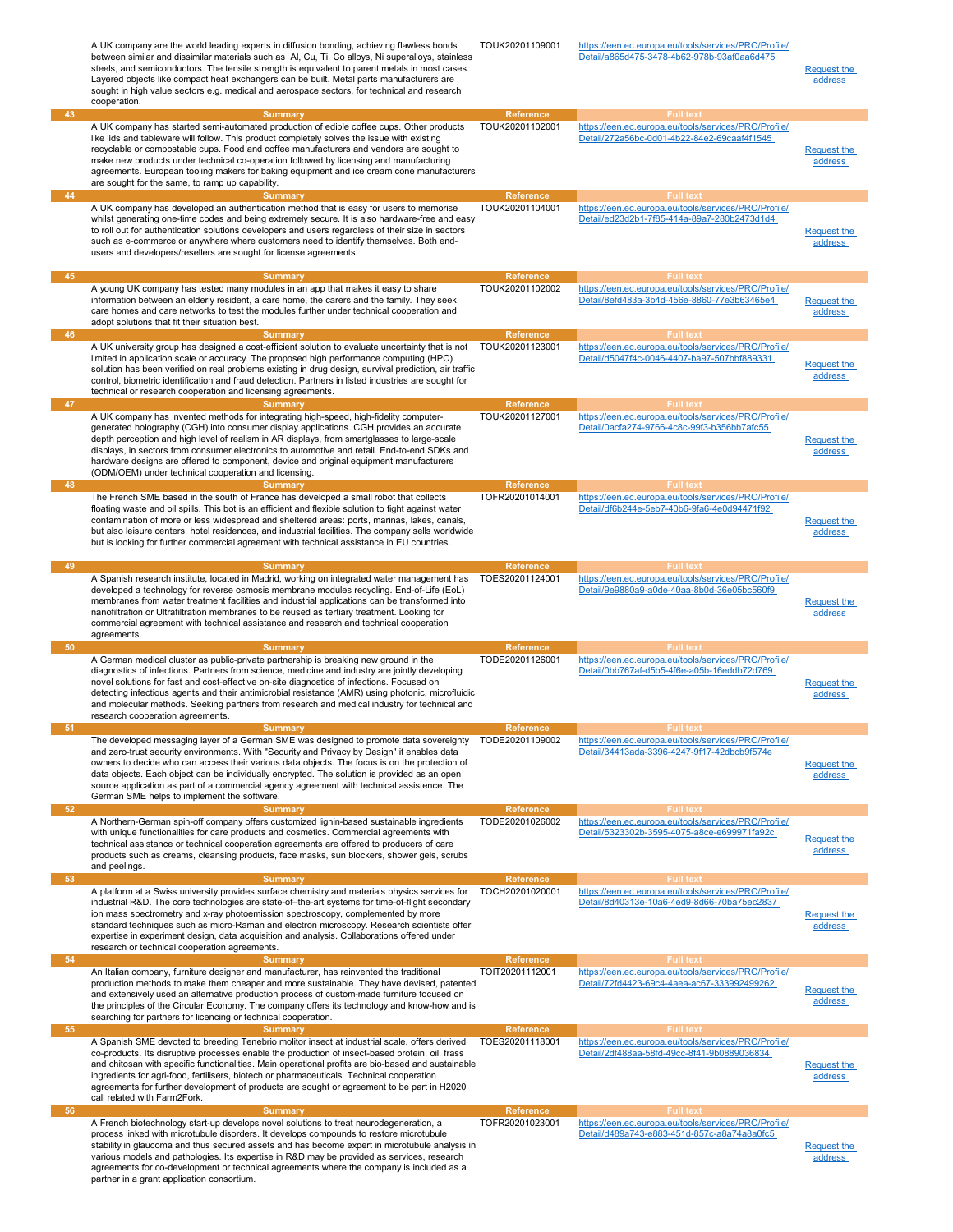| 57<br>58 | <b>Summary</b><br>New innovative systems designed and developed by an Italian team, that prevent plastic waste TOIT20201111001<br>and oil in rivers from entering the sea, whilst also allowing navigability and having no<br>detrimental effect on river flora and fauna. As the projects are ready to enter the market, the<br>company is now looking for industries working in the environmental sector and services<br>interested to invest thought licensing agreement or investing in the industrialization and<br>commercialization phases.<br><b>Summary</b>   | <b>Reference</b><br>Reference                           | <b>Full text</b><br>https://een.ec.europa.eu/tools/services/PRO/Profile/<br>Detail/c5efe97c-e258-44ed-8dbe-997413d26352<br><b>Full text</b> | <b>Request the</b><br><b>address</b> |
|----------|------------------------------------------------------------------------------------------------------------------------------------------------------------------------------------------------------------------------------------------------------------------------------------------------------------------------------------------------------------------------------------------------------------------------------------------------------------------------------------------------------------------------------------------------------------------------|---------------------------------------------------------|---------------------------------------------------------------------------------------------------------------------------------------------|--------------------------------------|
|          | The Turkish tech-based company developed a platform to recover value out of any surplus food TOTR20201112001<br>through an effective waste management system. Through managing the unsold food of the<br>businesses, the system creates economic, social, and environmental value. Research<br>cooperation agreements are sought from Research and Innovation Centers, SME's,<br>Technoparks, Universities that are planning to lead an H2020 Green Deal project. The SME<br>can run or get involved in food surplus management work packages.                         |                                                         | https://een.ec.europa.eu/tools/services/PRO/Profile/<br>Detail/2c24e29d-e9e1-49eb-8be8-2225b5743e84                                         | <b>Request the</b><br>address        |
| 59       | <b>Summary</b><br>A French DeepTech company specialized in AI solution (SaaS and mobile application) for<br>monitoring, modelling, assessing environmental pollution and predict cities action's impacts on<br>citizens and environment. The SME has a previous experience in working with cities and<br>engaging citizens to change their behaviors. They aim to collaborate as a partner in a<br>consortium applying to green deal calls LC-GD-1-2-2020, LC-GD-8-1-2020 or LC-GD-8-2-2020,<br>under research and cooperation agreement.                              | <b>Reference</b><br>TOFR20201109001                     | <b>Full text</b><br>https://een.ec.europa.eu/tools/services/PRO/Profile/<br>Detail/27dc82a1-bead-4e62-a87e-821e5e0e030d                     | <b>Request the</b><br>address        |
| 60<br>61 | <b>Summary</b><br>The Romanian software company has developed an application which is a mix between<br>medical sciences, psychology, technology, and human behavior studies, aiming to inform,<br>diagnose and to optimize sexual and couple life, but also for treating female and male sexual<br>dysfunctions. The company would like to engage in commercial agreements with technical<br>assistance with international partners.<br><b>Summary</b>                                                                                                                 | <b>Reference</b><br>TORO20200922001<br><b>Reference</b> | <b>Full text</b><br>https://een.ec.europa.eu/tools/services/PRO/Profile/<br>Detail/b600c728-c326-4208-b564-9024beab20be<br><b>Full text</b> | <b>Request the</b><br>address        |
|          | A German university start-up has developed an innovative measuring technique for any low<br>pressure plasma processes. The technique enables accurate measurement of most relevant<br>process parameters in-situ and real-time without disturbing the process.<br>The company offers a technical cooperation agreement to industrial partners who would like to<br>test and use this measurement technique. In addition the company is open to investors for a<br>financial agreement.                                                                                 | TODE20201124001                                         | https://een.ec.europa.eu/tools/services/PRO/Profile/<br>Detail/888048ca-0519-4265-b60f-c888af9ef781                                         | <b>Request the</b><br>address        |
| 62       | <b>Summary</b><br>A french company founded in 2014 specialized in storm anticipation has developed over the<br>years an expertise in hail risk management. The company develops, manufactures and<br>supplies instrumentation, services and products for operational cloud seeding activities for<br>agriculture. To expand in foreign markets the company is looking for a local partners to<br>establish commercial agreements with technical assistance.                                                                                                            | <b>Reference</b><br>TOFR20201104001                     | <b>Full text</b><br>https://een.ec.europa.eu/tools/services/PRO/Profile/<br>Detail/bfe77fcf-0a2a-4db9-bc4f-a4f41151c59b                     | <b>Request the</b><br>address        |
| 63<br>64 | <b>Summary</b><br>An Italian company has developed and patented a green generator operating from one<br>renewable source (atmospheric air pressure) and non-polluting. The invention provides energy<br>at a low cost, 24h a day, where installed. The Italian SME is looking for industrial production<br>partners in Europe, USA and Japan, with experience in the automotive, household appliances<br>or energy industry production under licensing, manufacturing agreement or commercial<br>agreement with technical assistance.                                  | <b>Reference</b><br>TOIT20201005001<br><b>Reference</b> | <b>Full text</b><br>https://een.ec.europa.eu/tools/services/PRO/Profile/<br>Detail/9fa39b6e-9ef2-49f9-8577-3c83c3e0ba84<br><b>Full text</b> | <b>Request the</b><br>address        |
|          | <b>Summary</b><br>A German innovative company has been developing and producing gyro stabilization mounts<br>for data acquisition and monitoring. These stabilization platforms improve the quality and<br>efficiency of data acquisition processes for airports, harbors, aerial photography, geodata,<br>drones and other sensor applications. The SME is looking for companies or research institutes<br>interested in commercial agreements with technical assistance or research cooperation<br>agreements.                                                       | TODE20201102002                                         | https://een.ec.europa.eu/tools/services/PRO/Profile/<br>Detail/e7ebc5b6-fc1e-4872-b017-26576895cb74                                         | <b>Request the</b><br>address        |
| 65       | <b>Summary</b><br>Bulgarian company specialized in development, distribution and maintenance of complex and<br>individual software products and systems is offering an innovative streaming solution called<br>PeerFlow platform. The company is focused on building next-generation video and audio<br>delivery networks for OTT broadcasters, media groups, livestreaming companies and global<br>businesses. The company is looking to establish partnership under commercial agreement with<br>technical assistance and investors.                                 | <b>Reference</b><br>TOBG20201009001                     | <b>Full text</b><br>https://een.ec.europa.eu/tools/services/PRO/Profile/<br>Detail/c60b2466-cb73-4d34-947f-bcefebf41983                     | <b>Request the</b><br>address        |
| 66<br>67 | <b>Summary</b><br>The German SME focuses on three technologies in the field of nanotechnology and<br>biotechnology: tailored surface modification and encapsulation mainly by the Layer-by-Layer<br>(LbL) technology platform; bead-based microsensors for bioanalysis; and fluorescent polymers<br>and monodisperse nanoparticles, microparticles, microbubbles. The company seeks partners<br>interested in applying or codeveloping those technologies (e.g. in pharmaceuticals) via license,<br>research cooperation or manufacturing agreement.<br><b>Summary</b> | <b>Reference</b><br>TODE20201117002<br><b>Reference</b> | <b>Full text</b><br>https://een.ec.europa.eu/tools/services/PRO/Profile/<br>Detail/e63bb6c5-2987-461f-8e16-63b83d68bc1b<br><b>Full text</b> | <b>Request the</b><br>address        |
|          | A German company offers a commercial greywater recycling system that pays off within a few<br>years. The system is based on a membrane bioreactor principle. It is almost maintenance-free<br>and very cost efficient. Applications are in commercial buildings, hotels, apartment complexes<br>as well as public utilities. Partners are sought for commercial agreements with technical<br>assistance                                                                                                                                                                | TODE20201106001                                         | https://een.ec.europa.eu/tools/services/PRO/Profile/<br>Detail/abfdc017-8cd4-4e9d-93b7-d1dbb2273a4a                                         | <b>Request the</b><br><b>address</b> |
| 68       | <b>Summary</b><br>A German university offers a new compound to improve treatment of immune-mediated<br>inflammatory diseases. It is based on a specific NMDAr (N-Methyl-D-Aspartat receptor)<br>antagonist that selectively binds to the subunit NR2B and shows significant anti-inflammatory<br>effect. Treatment with the new NR2B selective compound showed a less severe progression of<br>multiple sclerosis in an in-vivo mouse model. The university offers license agreements to the<br>therapeutic industry.                                                  | <b>Reference</b><br>TODE20201105001                     | <b>Full text</b><br>https://een.ec.europa.eu/tools/services/PRO/Profile/<br>Detail/cc06569f-547e-4c2c-bc84-298ebce7a01b                     | <b>Request the</b><br>address        |
| 69       | <b>Summary</b><br>Lithuanian biotech SME is an innovative company which provides services of chemical<br>synthesis of novel or known chemical compounds. The chemical molecules can be used for<br>drug discovery, building blocks for molecular architectures or applied in chemical biology.<br>Partners in biotechnology, pharmacology and agrochemistry, who are in need of either new or<br>known molecular structures, are sought for manufacturing or commercial agreements with<br>technical assistance.                                                       | Reference<br>TOLT20201013001                            | <b>Full text</b><br>https://een.ec.europa.eu/tools/services/PRO/Profile/<br>Detail/8dddba1e-edfa-4522-8f7f-b9def68b9732                     | <b>Request the</b><br>address        |
| 70       | <b>Summary</b><br>A proprietary enzyme engineering platform is offered by a German-Sino bio-engineering<br>company. The R&D service platform develops novel, optimized enzyme technologies with the<br>help of bioinformatics (among others a supercomputer). It is time efficient and covers all<br>process steps from first idea to industrial biocatalytic process. Industrial and academic partners<br>from the fields of pharma, food, feed, fine chemicals, consumer goods and environment are<br>sought for research cooperation agreement.                     | <b>Reference</b><br>TODE20201102001                     | Full text<br>https://een.ec.europa.eu/tools/services/PRO/Profile/<br>Detail/fc709ac0-196b-413a-9893-90247f8b2c39                            | <b>Request the</b><br>address        |
| 71       | <b>Summary</b>                                                                                                                                                                                                                                                                                                                                                                                                                                                                                                                                                         | Reference                                               | <b>Full text</b>                                                                                                                            |                                      |